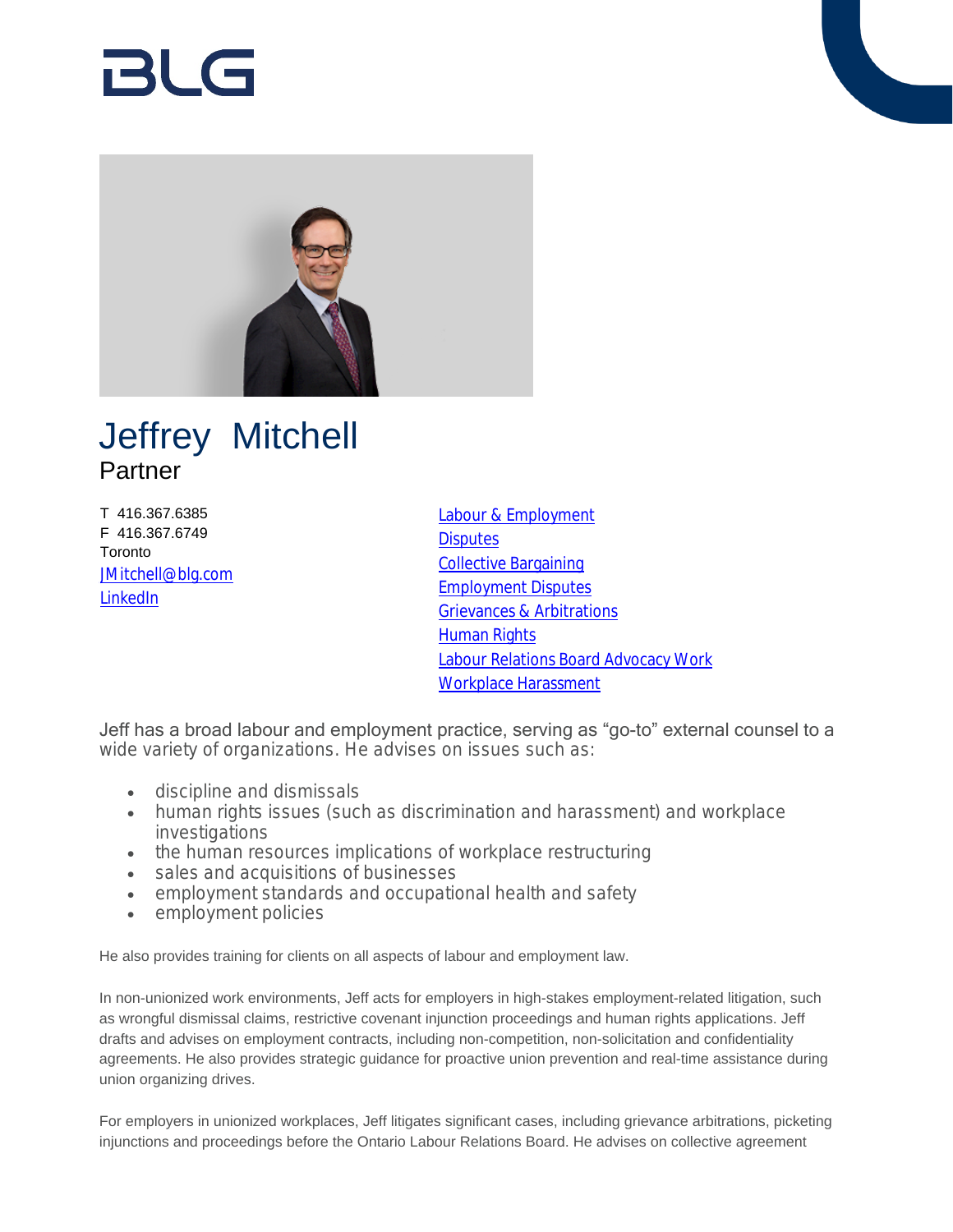# 151 (-

interpretation issues, such as contracting out and terminations/layoffs. He also offers expertise on collective bargaining, advising on strategic approaches, drafting proposals, and acting as a spokesperson for clients during negotiations.

## **Experience**

- BNY Mellon Wealth Management, Advisory Services, Inc. in its sale to Guardian Capital Group (TSX: GCG).
- Retail industry: Commencing picketing injunction applications before the Superior Court, resulting in limitations on the right of unionized employees to engage in such activities during a lawful strike/lockout. Defending constructive/wrongful dismissal claims, including just cause cases, allegations of discrimination, and claims for post-employment bonuses.
- Manufacturing industry: Acting as counsel at arbitrations related to drug and alcohol policy issues and advising on labour and employment issues arising from the sale of a business.
- Information technology industries: Defending against claims of wrongful dismissal, including ones involving disabled employees and for disability benefits, allegations of harassment/discrimination and just cause cases.
- Professional services/Financial services industries: Defending against claims of wrongful dismissal, including claims involving negligent misrepresentation, claims for post-employment bonuses, discrimination, denial of overtime pay and loss of pension benefits. Acting on injunctions involving the restraint of former employees from competition and solicitation. Defending against claims by trade unions involving the sale of business/related employer.
- Public sector/Broader public sector: Conducting collective bargaining, acting as counsel at arbitrations and providing strategic advice regarding unionization. Defending overtime claims and wrongful dismissal claims.

### Insights & Events

- New obligations for Ontario employers announced by government
- Ontario workers can now access paid COVID-19 sick days
- Employers get it Right: Court Upholds Contractual Termination Provisions
- Holiday Parties in the Cannabis Age
- What's Old Is New: Government Passes Bill 47 And May Delay The Pay Transparency Act
- Canada's Labour Market: The True North, Strong and Free
- Arbitrator Finds Employer Sick Leave Plan a "Greater Benefit" Than New Paid Personal Emergency Leave
- Speaker, "The State of Collective Bargaining," Ontario Public Transit Association Northern Regional Conference, October 2016.
- Speaker, "Update on Non-Competition and Non-Solicitation Covenants," Human Resources Professionals Association (HRPA) webinar, June 2016.
- Author, "Canadian Outlook for 2013," (white paper for the Bureau of National Affairs), 2013.
- Author, "Wrongful Dismissal Claims and Summary Judgement," Employment Law Manual.